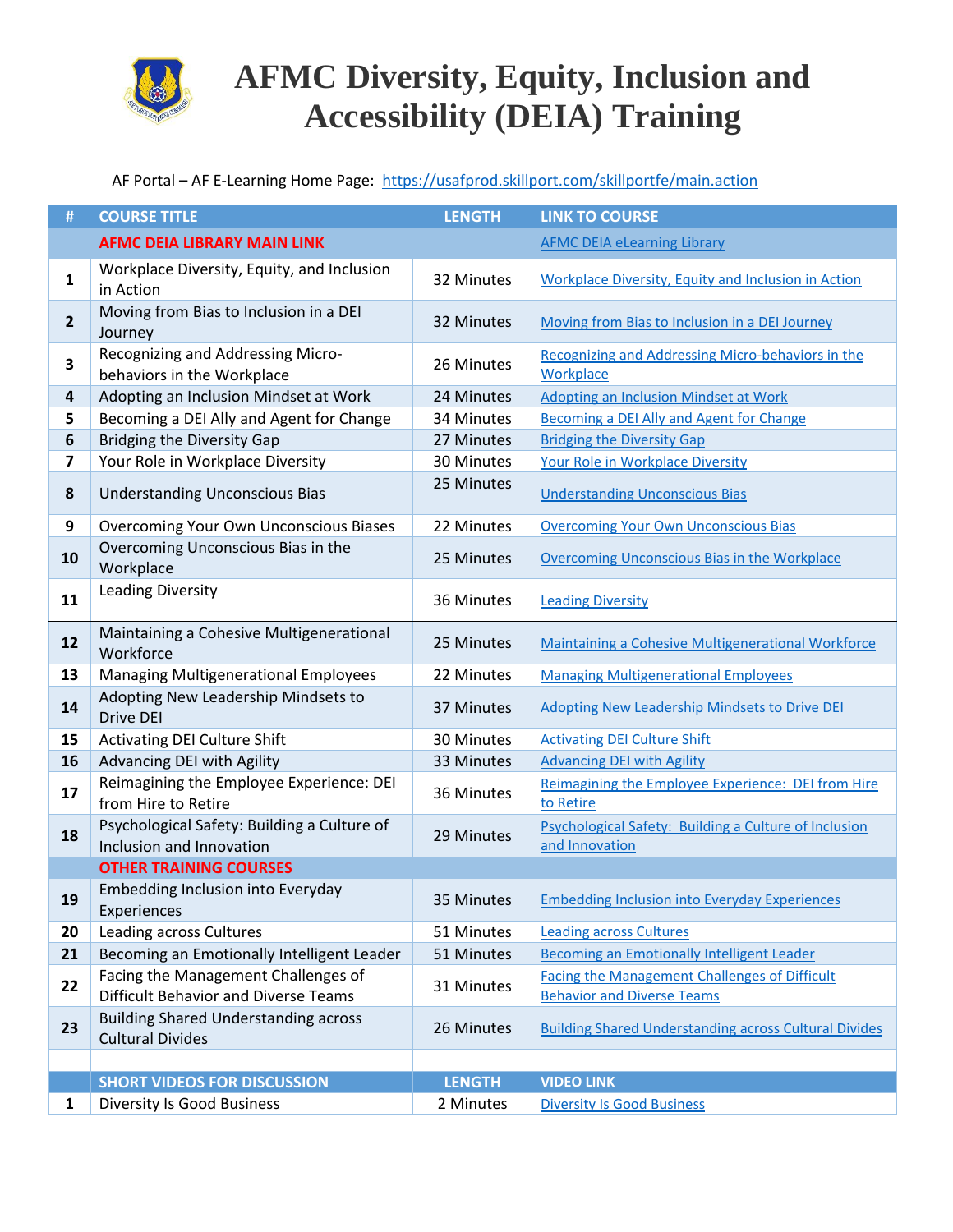

| 2                       | Diversity in Business                                                                                      | 3 Minutes                                             | <b>Diversity in Business</b>                                                                                   |
|-------------------------|------------------------------------------------------------------------------------------------------------|-------------------------------------------------------|----------------------------------------------------------------------------------------------------------------|
| 3                       | The Importance of Diversity                                                                                | 3 Minutes                                             | The Importance of Diversity                                                                                    |
| $\overline{\mathbf{4}}$ | The Power of Diversity                                                                                     | 4 Minutes                                             | The Power of Diversity                                                                                         |
| 5                       | The Threat of Diversity                                                                                    | 2 Minutes                                             | <b>The Threat of Diversity</b>                                                                                 |
| 6                       | <b>Diverse Teams Deliver Results</b>                                                                       | 1 Minute                                              | <b>Diverse Teams Deliver Results</b>                                                                           |
| 7                       | <b>Create Cultures of Inclusion</b>                                                                        | 4 Minutes                                             | <b>Create Cultures of Inclusion</b>                                                                            |
| 8                       | Difference Beyond Diversity                                                                                | 3 Minutes                                             | <b>Difference Beyond Diversity</b>                                                                             |
| 9                       | The Advantages of Cultural Diversity                                                                       | 2 Minutes                                             | The Advantages of Cultural Diversity                                                                           |
| 10                      | Diversity of Thought                                                                                       | 4 Minutes                                             | Diversity of Thought                                                                                           |
| 11                      | How Inclusive Leaders Create Workplace<br>Diversity                                                        | 1 Minute                                              | How Inclusive Leaders Create Workplace Diversity                                                               |
|                         |                                                                                                            |                                                       |                                                                                                                |
|                         | <b>SELECTED READING MATERIAL</b>                                                                           | <b>AUTHORS</b>                                        | <b>BOOK LINK</b>                                                                                               |
| $\mathbf{1}$            | Sway: Unravelling Unconscious Bias                                                                         | By: Pragya<br>Agarwal                                 | <b>Sway: Unravelling Unconscious Bias</b>                                                                      |
| $\mathbf{2}$            | Blindspot: Hidden Biases of Good People                                                                    | By: Mahzarin<br>R. Banaji,<br>Anthony G.<br>Greenwald | <b>Blindspot: Hidden Biases of Good People</b>                                                                 |
| 3                       | Making Diversity Work: 7 Steps for<br>Defeating Bias in the Workplace                                      | By: Sondra<br>Thiederman                              | Making Diversity Work: 7 Steps for Defeating Bias in<br>the Workplace                                          |
| 4                       | How to be an Inclusive Leader: Your Role in<br>Creating Cultures of Belonging Where<br>Everyone Can Thrive | By: Jennifer<br><b>Brown</b>                          | How to be an Inclusive Leader: Your Role in Creating<br><b>Cultures of Belonging Where Everyone Can Thrive</b> |
| 5                       | <b>Overcoming Bias: Building Authentic</b><br><b>Relationships Across Differences</b>                      | By: Tiffany<br>Jana, Matthew<br>Freeman               | <b>Overcoming Bias: Building Authentic Relationships</b><br><b>Across Differences</b>                          |
| 6                       | Flex: The New Playbook For Managing<br><b>Across Differences</b>                                           | By: Jane Hyun,<br>Audrey S. Lee                       | <b>Flex: The New Playbook For Managing Across</b><br><b>Differences</b>                                        |
| $\overline{\mathbf{z}}$ | Unleash the Power of Diversity: Multi<br><b>Cultural Competence for Business Results</b>                   | By: Debjani<br>Mukherjee<br><b>Biswas</b>             | Unleash the Power of Diversity: Multi Cultural<br><b>Competence for Business Results</b>                       |
| 8                       | Inclusive Conversations: Fostering Equity,<br>Empathy, and Belonging Across Differences                    | By: Mary-<br><b>Frances Winters</b>                   | <b>Inclusive Conversations: Fostering Equity, Empathy,</b><br>and Belonging Across Differences                 |
| 9                       | Subtle Acts of Exclusion: How to<br>Understand, Identify, and Stop<br>Microaggressions                     | By: Tiffany<br>Jana, Michael<br>Baran                 | Subtle Acts of Exclusion: How to Understand, Identify,<br>and Stop Microaggressions                            |
| 10                      | How to Listen and How to Be Heard:<br><b>Inclusive Conversations at Work</b>                               | By: Alissa<br>Carpenter                               | How to Listen and How to Be Heard: Inclusive<br><b>Conversations at Work</b>                                   |
| 11                      | Diversity Beyond Lip Service: A Coaching<br><b>Guide for Challenging Bias</b>                              | By: La'Wana<br>Harris                                 | Diversity Beyond Lip Service: A Coaching Guide for<br><b>Challenging Bias</b>                                  |
| 12                      | Erasing Institutional Bias: How to Create<br>Systemic Change for Organizational<br>Inclusion               | By: Tiffany<br>Jana, Ashley<br>Diaz Mejias            | <b>Erasing Institutional Bias: How to Create Systemic</b><br><b>Change for Organizational Inclusion</b>        |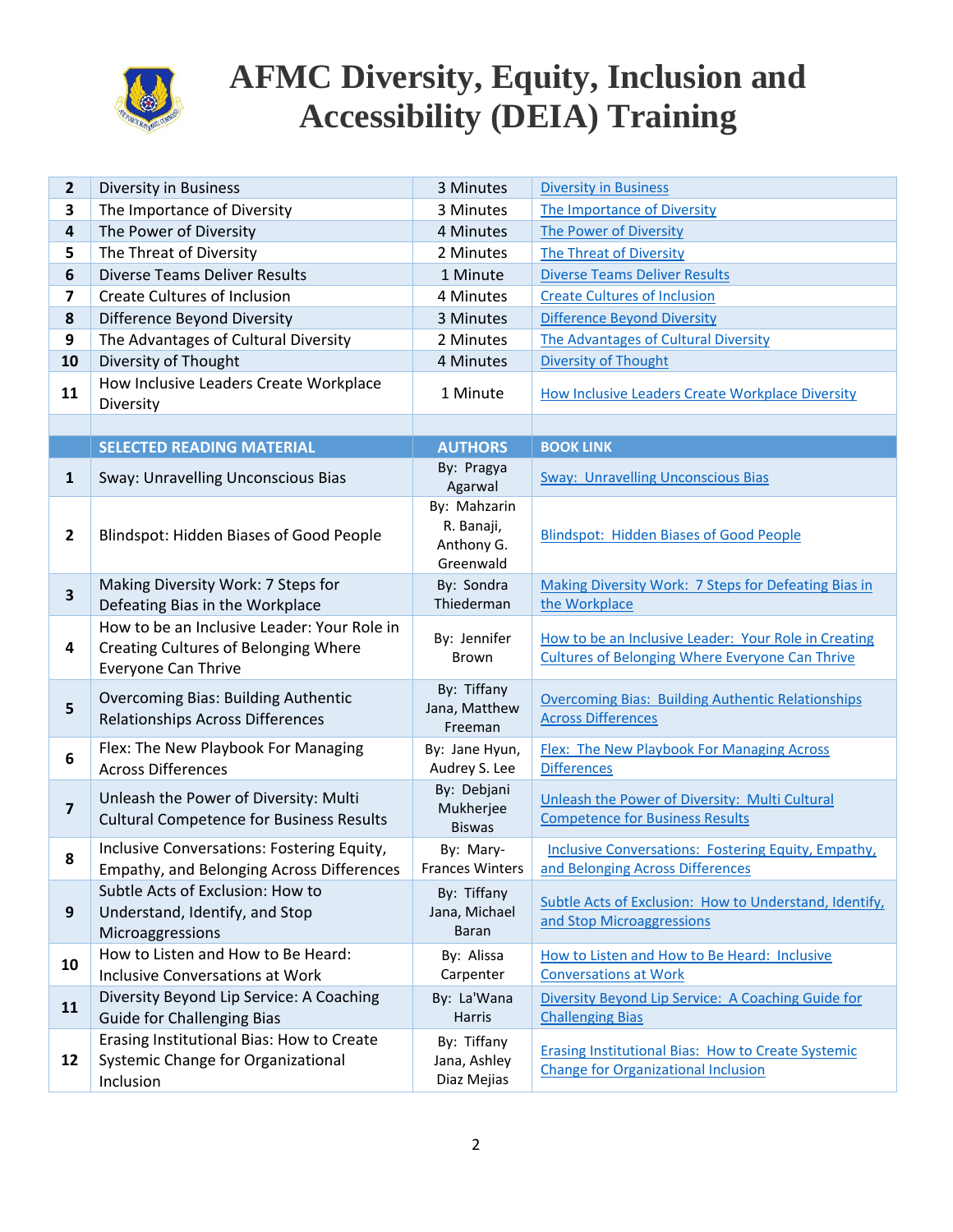

| 13               | MIT Sloan Management Review on Leading<br><b>Across Cultures</b>                                                  | By: MIT Sloan<br>Management<br>Review         | <b>MIT Sloan Management Review on Leading Across</b><br><b>Cultures</b>                                                  |
|------------------|-------------------------------------------------------------------------------------------------------------------|-----------------------------------------------|--------------------------------------------------------------------------------------------------------------------------|
| 14               | MIT Sloan Management Review on<br><b>Embracing Diversity in Your Leadership</b>                                   | By: MIT Sloan<br>Management<br>Review         | <b>MIT Sloan Management Review on Embracing</b><br>Diversity in Your Leadership                                          |
| 15               | Managing Diversity in Today's Workplace:<br><b>Strategies for Employees and Employers</b>                         | By: Michele A.<br>Paludi (ed)                 | Managing Diversity in Today's Workplace: Strategies<br>for Employees and Employers                                       |
| 16               | Diversity Training: Celebrating Diversity in<br>the Workplace Study Guide, Student<br>Edition                     | By: GTS<br>Learning                           | Diversity Training: Celebrating Diversity in the<br><b>Workplace Study Guide, Student Edition</b>                        |
| 17               | Reinventing Diversity: Transforming<br>Organizational Community to Strengthen<br>People, Purpose, and Performance | By: Howard J.<br>Ross                         | <b>Reinventing Diversity: Transforming Organizational</b><br>Community to Strengthen People, Purpose, and<br>Performance |
| 18               | The 5 Disciplines of Inclusive Leaders:<br>Unleashing the Power of All of Us                                      | By: Andrés T.<br>Tapia, Alina<br>Polonskaia   | The 5 Disciplines of Inclusive Leaders: Unleashing the<br>Power of All of Us                                             |
| 19               | <b>Building an Inclusive Organization:</b><br>Leveraging the Power of a Diverse<br>Workforce                      | By: Stephen<br>Frost, Raafi-<br>Karim Alidina | <b>Building an Inclusive Organization: Leveraging the</b><br><b>Power of a Diverse Workforce</b>                         |
|                  | <b>ADDITIONAL RESOURCES</b>                                                                                       | <b>TYPE</b>                                   | <b>RESOURCE LINK</b>                                                                                                     |
| $\mathbf{1}$     | <b>Barriers to Diversity</b>                                                                                      | Job Aid                                       | <b>Barriers to Diversity</b>                                                                                             |
| $\mathbf{2}$     | Becoming a Diversity Advocate                                                                                     | Job Aid                                       | <b>Becoming a Diversity Advocate</b>                                                                                     |
| $\mathbf{3}$     | <b>Types of Unconscious Bias</b>                                                                                  | Job Aid                                       | <b>Types of Unconscious Bias</b>                                                                                         |
| 4                | Leading an Organization to Overcome<br><b>Unconscious Bias</b>                                                    | Job Aid                                       | <b>Leading an Organization to Overcome</b><br><b>Unconscious Bias</b>                                                    |
| 5                |                                                                                                                   |                                               |                                                                                                                          |
|                  | Implementing a Successful Mentoring<br>Program                                                                    | Job Aid                                       | <b>Implementing a Successful Mentoring Program</b>                                                                       |
| 6                | Managing Millennials and Generation X                                                                             | Job Aid                                       | <b>Managing Millennials and Generation X</b>                                                                             |
| 7                | <b>Diversity Management Practices</b><br><b>Application Guide</b>                                                 | Word Doc                                      | <b>Diversity Management Practices Application</b><br>Guide                                                               |
| 8                | <b>Diversity Management Practices Slides</b>                                                                      | PowerPoint                                    | <b>Diversity Management Practices Slides</b>                                                                             |
| $\boldsymbol{9}$ | Diversity Preconditions Discussion Guide                                                                          | Word Doc                                      | <b>Diversity Preconditions Discussion Guide</b>                                                                          |
| 10               | <b>Diversity Preconditions Slides</b>                                                                             | PowerPoint                                    | <b>Diversity Preconditions Slides</b>                                                                                    |
| 11               | <b>Personal Awareness Discussion Guide</b>                                                                        | Word Doc                                      | <b>Personal Awareness Discussion Guide</b>                                                                               |
| 12               | <b>Personal Awareness Slides</b>                                                                                  | PowerPoint                                    | <b>Personal Awareness Slides</b>                                                                                         |
| 13               | <b>Diversity Trends Facilitation Guide</b>                                                                        | Word Doc                                      | <b>Diversity Trends Facilitation Guide</b>                                                                               |
| 14               | <b>Diversity Trends Slides</b>                                                                                    | PowerPoint                                    | <b>Diversity Trends Slides</b>                                                                                           |
| 15               | <b>SkillBrief: Leading Diversity</b><br>SLDP Performance Guide: Embracing                                         | PDF Doc                                       | <b>Skillbrief: Leading Diversity</b>                                                                                     |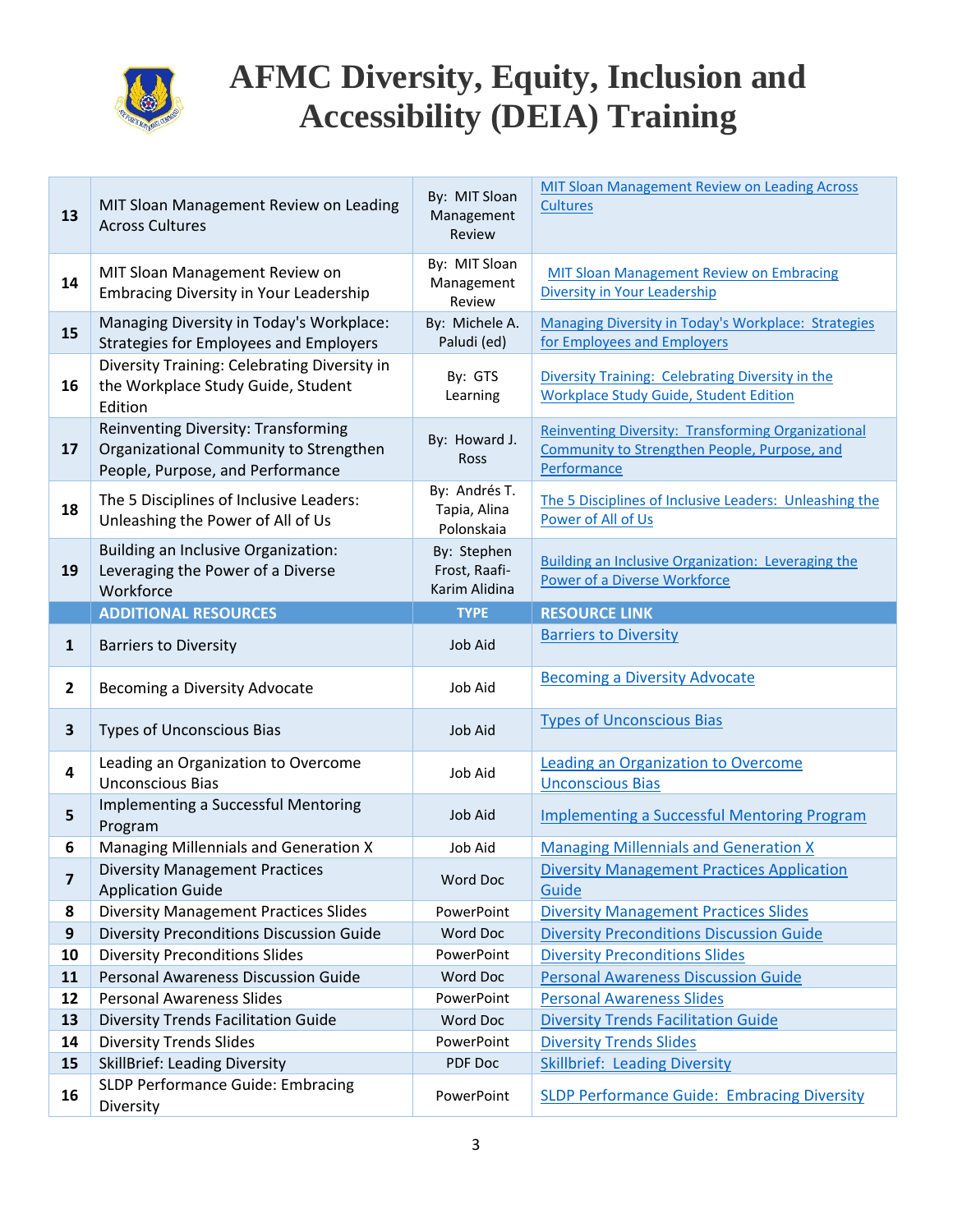

|                         | <b>ADDITIONAL DEIA BOOKS TO EXPLORE</b>                                                                                          | <b>AUTHORS</b>                                         | <b>BOOK SYNOPSIS</b>                                                                                                                                                                                                                                                           |
|-------------------------|----------------------------------------------------------------------------------------------------------------------------------|--------------------------------------------------------|--------------------------------------------------------------------------------------------------------------------------------------------------------------------------------------------------------------------------------------------------------------------------------|
| $\mathbf{1}$            | The Loudest Duck: Moving Beyond<br>Diversity While Embracing Differences to<br><b>Achieve Success at Work</b>                    | By: Laura<br>Liswood                                   | Laura Liswood illustrates the scope of diversity in<br>the workplace and suggests actionable steps to<br>build inclusive organizations. The Loudest Duck<br>offers a set of practical tools to help managers<br>and colleagues understand and respect different<br>viewpoints. |
| $\overline{2}$          | Belonging At Work: Everyday Actions You<br>Can Take to Cultivate an Inclusive<br>Organization                                    | By: Rhodes<br>Perry                                    | Belonging At Work is a guide to creating inclusive<br>workplaces. The book suggests simple actions<br>leaders can take to make employees feel<br>comfortable and capable on the job.                                                                                           |
| 3                       | Inclusion: Diversity, The New Workplace &<br>The Will To Change                                                                  | By: Jennifer<br><b>Brown</b>                           | This book envisions a future where all employees<br>feel welcomed, appreciated, and acknowledged,<br>but only after the workforce overcomes current<br>discomforts and roadblocks.                                                                                             |
| 4                       | We Can't Talk about That at Work!: How to<br>Talk about Race, Religion, Politics, and<br><b>Other Polarizing Topics</b>          | By: Mary-<br><b>Frances Winter</b>                     | This book is a guide for starting productive,<br>inclusive conversations that respect differences,<br>find common ground, and take the first steps<br>towards healing invisible divides in the work<br>world.                                                                  |
| 5                       | The Leader's Guide to Unconscious Bias:<br>How To Reframe Bias, Cultivate<br>Connection, and Create High-Performing<br>Teams     | By: Pamela<br>Fuller, Mark<br>Murphy, and<br>Anne Chow | By exploring the neuroscience behind bias and<br>championing a more mindful approach, the book<br>teaches leaders how to recognize and overcome<br>internal influences. The book also includes<br>exercises and reflection spaces so readers can<br>practice best practices.   |
| 6                       | The Conversation: How Seeking and<br>Speaking the Truth About Racism Can<br>Radically Transform Individuals and<br>Organizations | By: Robert<br>Livington                                | Founded on the principles of psychology,<br>sociology, management, and behavioral<br>economics, The Conversation offers readers an<br>eye-opening immersion in the science of racism<br>and bias.                                                                              |
| $\overline{\mathbf{z}}$ | The 4 Stages of Psychological Safety:<br>Defining the Path to Inclusion and<br>Innovation                                        | By: Timothy R.<br>Clark                                | Once employees feel included at work, they will<br>gradually feel safe to learn and make mistakes,<br>speak their minds, and eventually, push back<br>against authority in ways that lead to<br>organizational innovation and growth.                                          |
| 8                       | Diversity in the Workplace: Eye-Opening<br>Interviews to Jumpstart Conversations<br>about Identity, Privilege, and Bias          | By: Bärí A.<br>Williams                                | Diversity in the Workplace gathers firsthand<br>accounts of minority experiences in the<br>workplace. The book explores a wide range of<br>distinguishers, including race, gender, age, ability,<br>religion, and LGBTQ.                                                       |
| 9                       | The Culture Map: Breaking Through the<br><b>Invisible Boundaries of Global Business</b>                                          | By: Erin Meyer                                         | The book explores differences in factors like<br>communication style, demeanor, and attitudes<br>about authority across cultures. The Culture Map                                                                                                                              |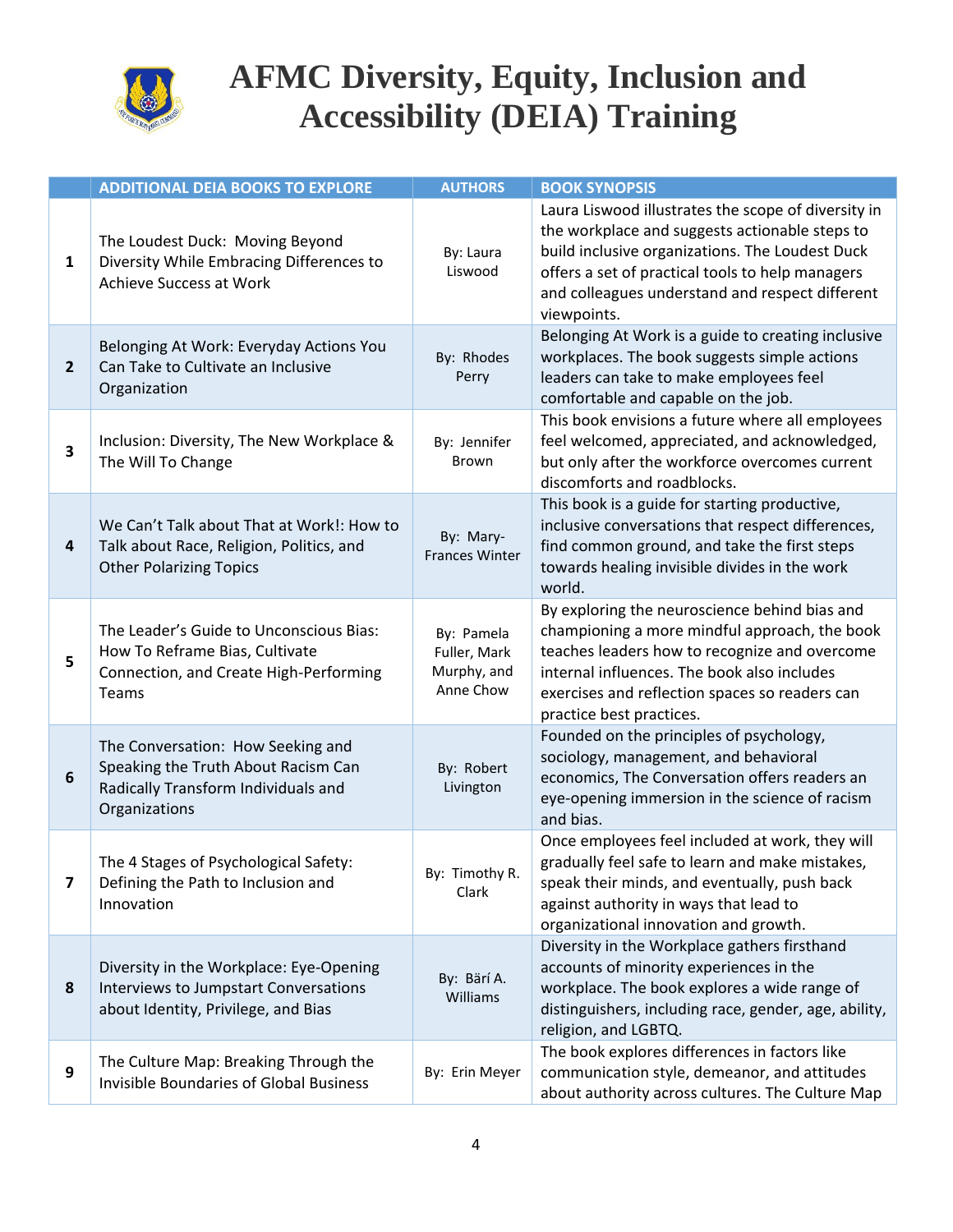

|    |                                                                                        |                                          | offers advice in areas such as performance<br>reviews, sales pitches, and scheduling.                                                                                                                                                                                                                                                                        |
|----|----------------------------------------------------------------------------------------|------------------------------------------|--------------------------------------------------------------------------------------------------------------------------------------------------------------------------------------------------------------------------------------------------------------------------------------------------------------------------------------------------------------|
| 10 | The Remix: How to Lead and Succeed in the<br>Multigenerational Workplace               | By: Lindsey<br>Pollak                    | The Remix is a guide to leading multiple<br>generations without alienating particular age<br>demographics. The book offers advice about<br>bridging gaps in communication, culture, and<br>values and soliciting the best performance from<br>every age group.                                                                                               |
| 11 | Better Allies: Everyday Actions to Create<br>Inclusive, Engaging Workplaces            | By: Karen<br>Catlin and Sally<br>McGraw  | The book explains how to be a supporter and<br>advocate for coworkers of different backgrounds,<br>races, genders, sexual orientations and identities,<br>ages, and abilities. The book makes a distinction<br>between ally-ship and savior-dom, explaining that<br>efforts to protect marginalized identities can be<br>patronizing and counter-productive. |
| 12 | Inclusify: The Power of Uniqueness and<br>Belonging to Build Innovative Teams          | By: Stefanie K.<br>Johnson               | Inclusify presents practical teamwork and<br>management strategies that empower individuals<br>while rallying the group around a shared sense of<br>purpose. This book is a recipe for high-<br>performing, inventive teams whose members<br>stand out but still feel like a part of the whole.                                                              |
| 13 | Subtle Acts of Exclusion: How to<br>Understand, Identify, and Stop<br>Microaggressions | By: Tiffany Jana<br>and Michael<br>Baran | Subtle Acts of Exclusion examines<br>microaggressions, or subtle phrases or actions<br>that cause marginalized individuals discomfort or<br>distress. This book is important because many<br>folks think of racism as intentional, but innocuous<br>behaviors can be just as harmful.                                                                        |
| 14 | So You Want to Talk About Race                                                         | By: Ijeoma<br>Oluo                       | The book covers concepts like police brutality,<br>cultural appropriation, affirmative action,<br>intersectionality, and privilege. The tone is equal<br>parts entertaining, enlightening, and mobilizing.                                                                                                                                                   |
| 15 | Disability Visibility: First Person Stories<br>from the Twenty First Century           | By: Alice Wong                           | An anthology consisting of essays that celebrate<br>and honor stories of a diverse group of<br>individuals with disabilities.                                                                                                                                                                                                                                |
| 16 | Caste: The Origins of Our Discontents                                                  | By: Isabel<br>Wilkerson                  | If you have ever struggled with understanding the<br>idea of systemic oppression or wanted some<br>historical context for how injustice not just<br>happens but is engineered, take a dive into this<br>text.                                                                                                                                                |
| 17 | Yellow: Race in America Beyond Black and<br>White                                      | By: Frank H.<br>Wu                       | This book examines Asian-American stereotypes<br>and Wu dives into the concept of the model<br>minority, while also analyzing the role that<br>history has played in these stereotypes and<br>perceptions.                                                                                                                                                   |